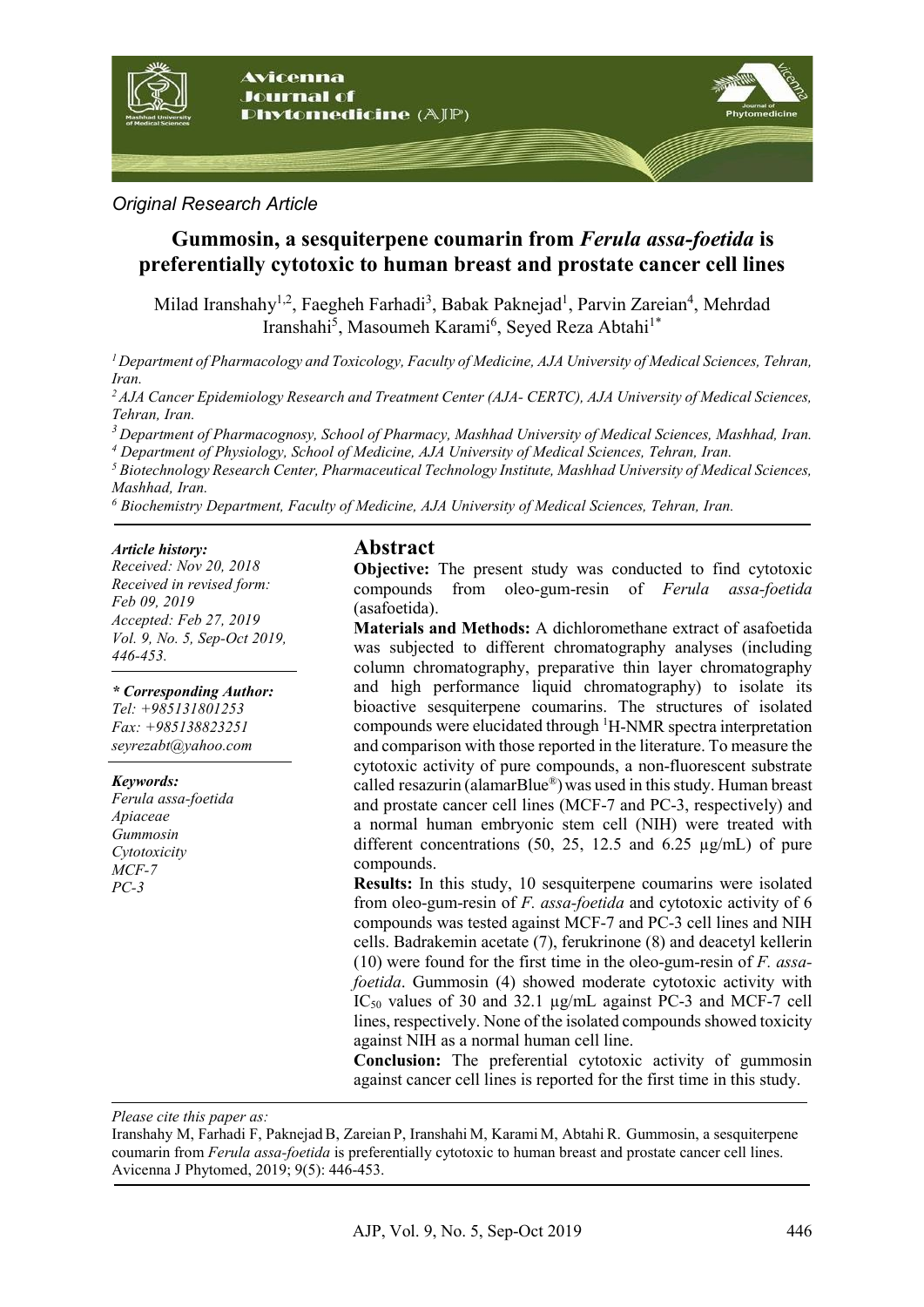# **Introduction**

*Ferula assa-foetida* is an Iranian endemic medicinal plant from the family Apiaceae and its oleo-gum-resin (called asafoetida) has been traditionally used for the treatment of asthma, gastrointestinal disorders, intestinal parasites, nervous disorders and epilepsy (Iranshahy and Iranshahi, 2011; Akaberi et al., 2015). However, the most prominent biological characteristics of *Ferula* species are their cytotoxic and anticancer activities (Iranshahi et al., 2018). Recent studies revealed that asafoetida may have cytotoxic activity against different cancer cell lines including osteosarcoma cell line (HOS CRL), cervical cancer (HeLa) and colorectal cancer (SW620) (Shafri et al., 2015; Alshammari, 2016; Bagheri et al., 2017). The phytochemical composition of asafoetida as an oleo-gum-resin, is very complex and more than 72 compounds were isolated from asafoetida of which, 31 compounds belong to coumarin class of natural compounds. Flavonoids, sulfurcontaining compounds and sesquiterpenoids were also found in asafetida (Iranshahy and Iranshahi, 2011).

Galbanic acid is the most studied sesquiterpene coumarin owing to its remarkable antitumor and antiangiogenic activities. As galbanic acid is not a potent cytotoxic agent, it seems that its antitumor activity is more likely due to its antiangiogenic activity rather than its direct effects on cancer cells (Kim et al., 2011; Kasaian et al., 2014). Farnesiferol C, ferutinin and umbelliprenin are the other coumarins that showed cytotoxicity and could induce apoptosis in human cancer cell lines (Shakeri et al., 2014; Aldaghi et al., 2016; Hasanzadeh et al., 2017; Iranshahi, Rezaee et al., 2018). Other sesquiterpene coumarins isolated from *Ferula* species were also extensively studied for their cytotoxic activity and in some cases, like ferulenol, the  $IC_{50}$  was as low as 1 µg/mL (Iranshahi, 2018).

Growing lines of evidence show that coumarins are a good scaffold for discovery

of anticancer agents because of their structure diversity (kauer et al., 2015). In addition, sesquiterpene coumarins are potent inhibitors of P-glycoprotein pumps which play a significant role in resistance of cancer cells to chemotherapeutics. Thus, adding a potent sesquiterpene coumarin to current chemotherapy regimens, seems to produce promising results in cancer research (Kasaian et al., 2014).

Considering the importance of sesquiterpene coumarins as cytotoxic and anticancer agents, in our ongoing research on biological activities of asafoetida we studied the cytotoxic activity of some sesquiterpene coumarins isolated from asafoetida for the first time. In addition, based on previous studies and our current results, structure-activity relationship (SAR) was also investigated.

## **Materials and Methods General experimental procedures**

For fractionation and prior to purification using column chromatography (CC) technique, the extract was loaded on silica gel 230–400 mesh (Merck, Germany). The obtained fractions were further purified using a KNAUER semipreparative HPLC equipped with semi-prep C18 column (Onyx monolithic; 100×10 mm) and a diode-array detector (Smartline DAD 2800). Analytical and preparative TLC were conducted on silica gel 60  $F_{254}$ (Merck, Germany) and silica gel 60  $GF<sub>254</sub>$ <br>(Merck, Germany), respectively. For (Germany), respectively. structure elucidation, the purified compounds were analyzed using Bruker AVANCE Ш-300 spectrometer (Bruker, Germany).

## **Plant materials**

The oleo-gum-resin of *F. assa-foetida* was purchased from the market in April 2017 in Mashhad, Khorasan Razavi Province, Iran.

## **Extraction and isolation**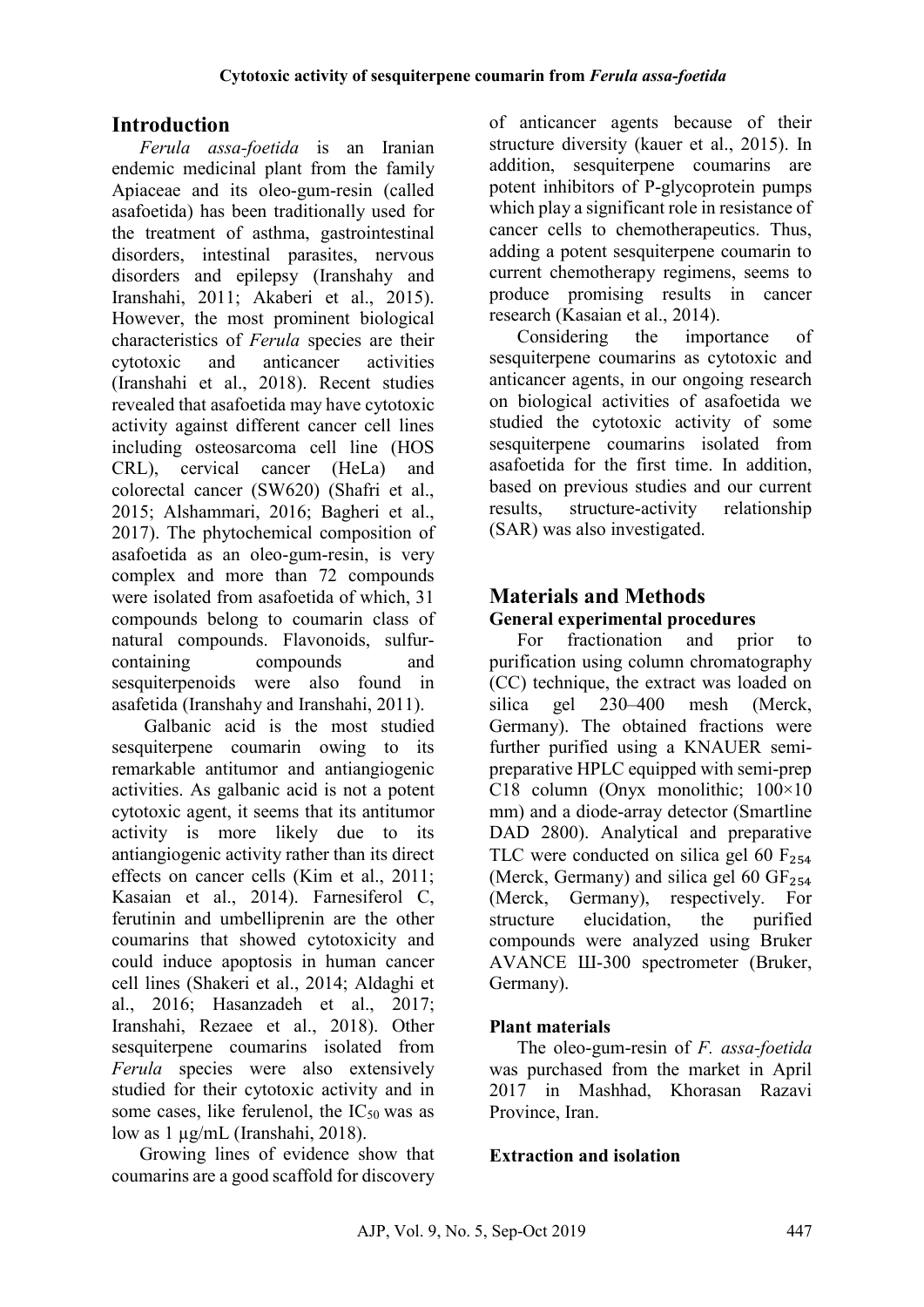After grinding, 200 g of the oleo-gumresin was extracted by dichloromethane (DCM) using maceration in a glass conical flask for 3 days at room temperature. The extract was concentrated under vacuum to give a red extract  $(80 \text{ g})$ ; then,  $40 \text{ g}$  of the extract was subjected to CC over a silicagel column  $(230-400 \text{ mesh}, 100\times7 \text{ cm})$ . The elution system was started with 100% petroleum ether and 0% ethyl acetate and gradually changed to 0% petroleum ether and 100% ethyl acetate and finally from 100% ethyl acetate to 50% ethyl acetate and 50% methanol to give 39 fractions (Fr.1– 39) based on the TLC analysis of the fractions.

Farnesiferol A (1) from Fr.26, farnesiferol B (2) from Fr.24, and gummosin (4) Fr.25 were extracted and recrystallized using petroleum ether–ethyl acetate (EtOAc) 50:50. Farnesiferol C (3) from Fr.37, samarcandin (5) from Fr.32 and umbelliprenin (6) from Fr.11 were recrystallized using EtOAc – methanol (80:20), EtOAc (100) and petroleum ether– EtOAc (5:1), respectively.

The fraction 20 was subjected to HPLC-C18 column chromatography using aqueous methanol 20% and afforded badrakemin acetate (7). Some fractions that were separated by CC, were further purified by PTLC, after analysis under UV CAMAG spectrometer at 254 nm. Kellerin (9) was obtained from Fr. 28 with DCM - EtOAc (2:0.5) as a solvent system used for multiple runs, while deacetyl kellerin (10) was isolated from fractions 31, using dichloromethane - EtOAc (2:1).

## **Cell culture**

Human breast adenocarcinoma cell line (MCF-7), human prostate cancer cell line (PC3) and human normal fibroblast cell line (NIH) were obtained from Biotechnology Research Center (Mashhad, Iran) and subsequently grown in RPMI-1640 medium with 10% fetal bovine serum (Gibco, Invitrogen, Paisley, UK), penicillin (100 units/ml) and streptomycin (100 mg/ml) as antibiotics. The cell culture was done in a humidified incubator under the atmosphere of  $5\%$  CO<sub>2</sub> at  $37^{\circ}$ C.

## **AlamarBlue® assay**

To measure the cytotoxic activity of pure compounds, a non-fluorescent substrate called resazurin (alamarBlue<sup>®</sup>; BioSource Invitrogen, Paisley, UK) was used in this study. In this study, we used a method that was previously reported by Haaften et al., with some small modifications (van Haaften et al., 2011). Briefly, when the cells were in the exponential phase,  $1\times10^4$  of the three cell lines were seeded in 96-well plates. The cells were incubated for 24 hr in order to adhere to the plastic surface of the bottom of the wells. After 24 hr, the cells were treated with 6.25, 12.5, 25 and 50  $\mu$ g/mL of each compound from the stock solution of 5 mg/mL in dimethyl sulfoxide (DMSO) via serial solution prepared using RPMI-1640. The amount of DMSO in final culture media was lower than 0.01%. Also, to rule out the effects of DMSO on cells, equal amount of DMSO was added to the untreated groups. After 48 hr, viability of the cells was measured by adding alamarBlue® reagent (10% of tissue culture volume from stock solution of 0.14 mg/mL). The absorbance of the wells was read at 600 nm using a microplate reader. Doxorubicin at concentrations of 0.1, 1 and 5 µg/mL was used as the positive control and the viability was calculated using following formula:

$$
Viability\% = 100
$$

$$
-\left[\left(\frac{(T - UT)}{(B - UT)}\right) * 100\right]
$$

T=Absorbance of wells with pure compounds at 600 nm after 48 hr of incubation.

UT=Absorbance of wells with cell but without any compound at 600 nm after 48 hr of incubation.

B=Absorbance of blank (without cell and compounds) at 600 nm after 48 hr of incubation.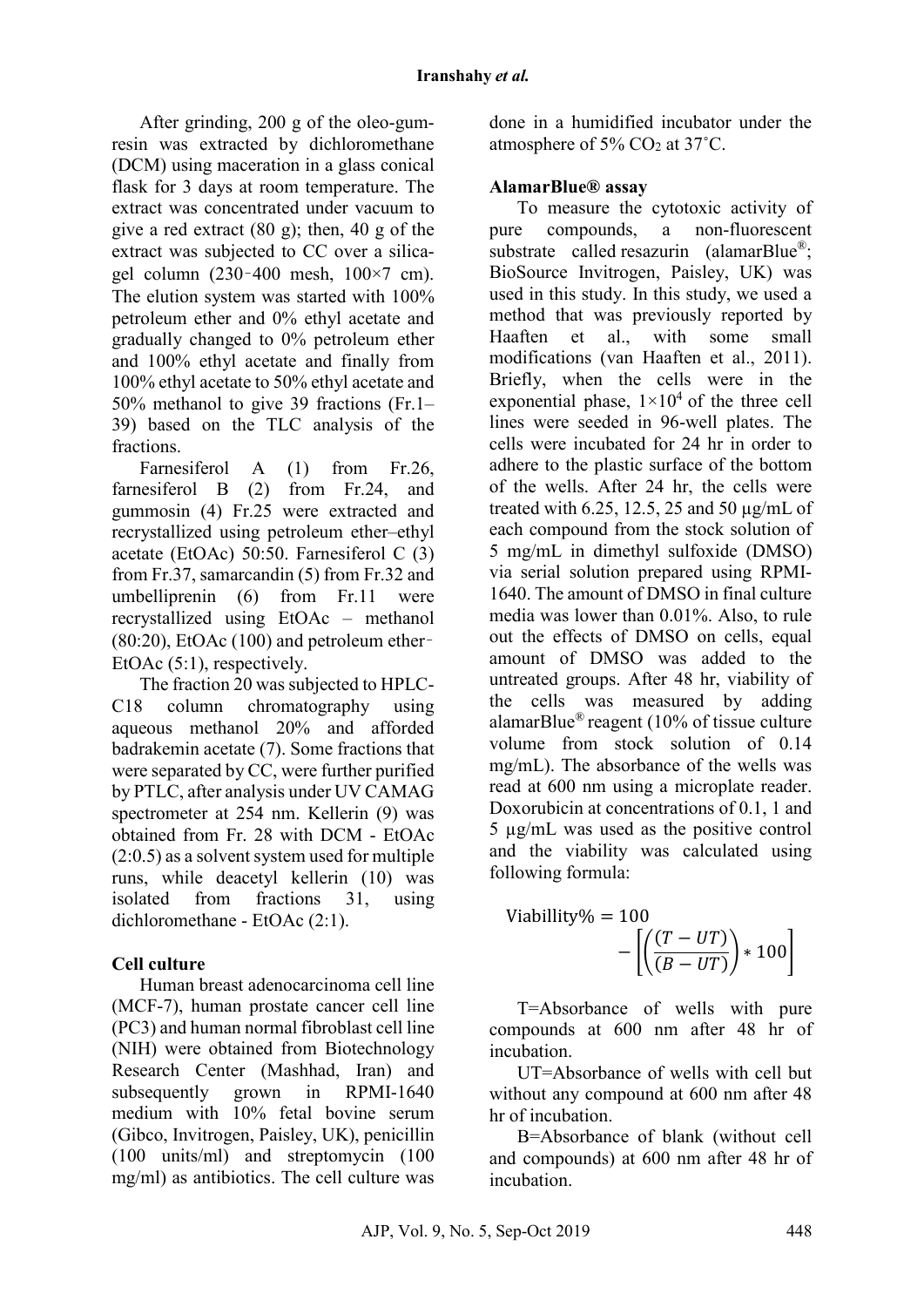In this study, all the experiments were done at least in triplicate.

#### **Statistical analysis**

Data are expressed as mean±SD (standard deviation). For statistical analysis of the data, a one-way analysis of variance (ANOVA) followed by the Dunnett's test was performed by GraphPad Prism 7.04, to compare treated samples with their respective untreated control group and the differences between groups were considered statistically significant when *p* value was lower than 0.05.

#### **Results**

Ten sesquiterpene coumarins were isolated from asafetida (purity>95%,

HPLC) and their chemical structures were confirmed using <sup>1</sup>H-NMR. The chemical structures of purified compounds including farnesiferol A (1, 1g), farnesiferol B (2, 400 mg), farnesiferol C (3, 240 mg), gummosin (4, 300 mg), samarcandin (5, 500 mg), umbelliprenin (6, 200 mg), badrakemin acetate (**7**, 6 mg), ferukrinone (8, 6 mg), kellerin (9, 5 mg) and deacetyl kellerin (10, 5 mg) are represented in Figure 1. Structure elucidation for the purified compounds was carried out by comparing the <sup>1</sup> H-NMR spectra of the compounds (S1, supporting information) with those reported in the literature (Iranshahi et al., 2004; Lee et al., 2009; Iranshahi et al., 2010; Kasaian et al., 2015) and interpretation of the  ${}^{1}$ H-NMR spectra.



Deacetyl kellerin (**10**)

Figure 1. Chemical structures of isolated compounds from *F. assa-foetida.*

The <sup>1</sup>H NMR spectrum of coumarin nucleus in these compounds was characterized by the doublets (integrating for two protons) at  $\delta$  6.24 (1H, d, J = 9.5 Hz).

 $7.63$  (1H, d,  $J = 9.5$  Hz),  $7.36$  (1H, d,  $J = 9.2$ ) Hz), and 6.84 (2H, m) (related to *ortho*, *ortho*-*meta* and *meta* couplings of the aromatic protons). In  ${}^{13}C$  NMR spectrum,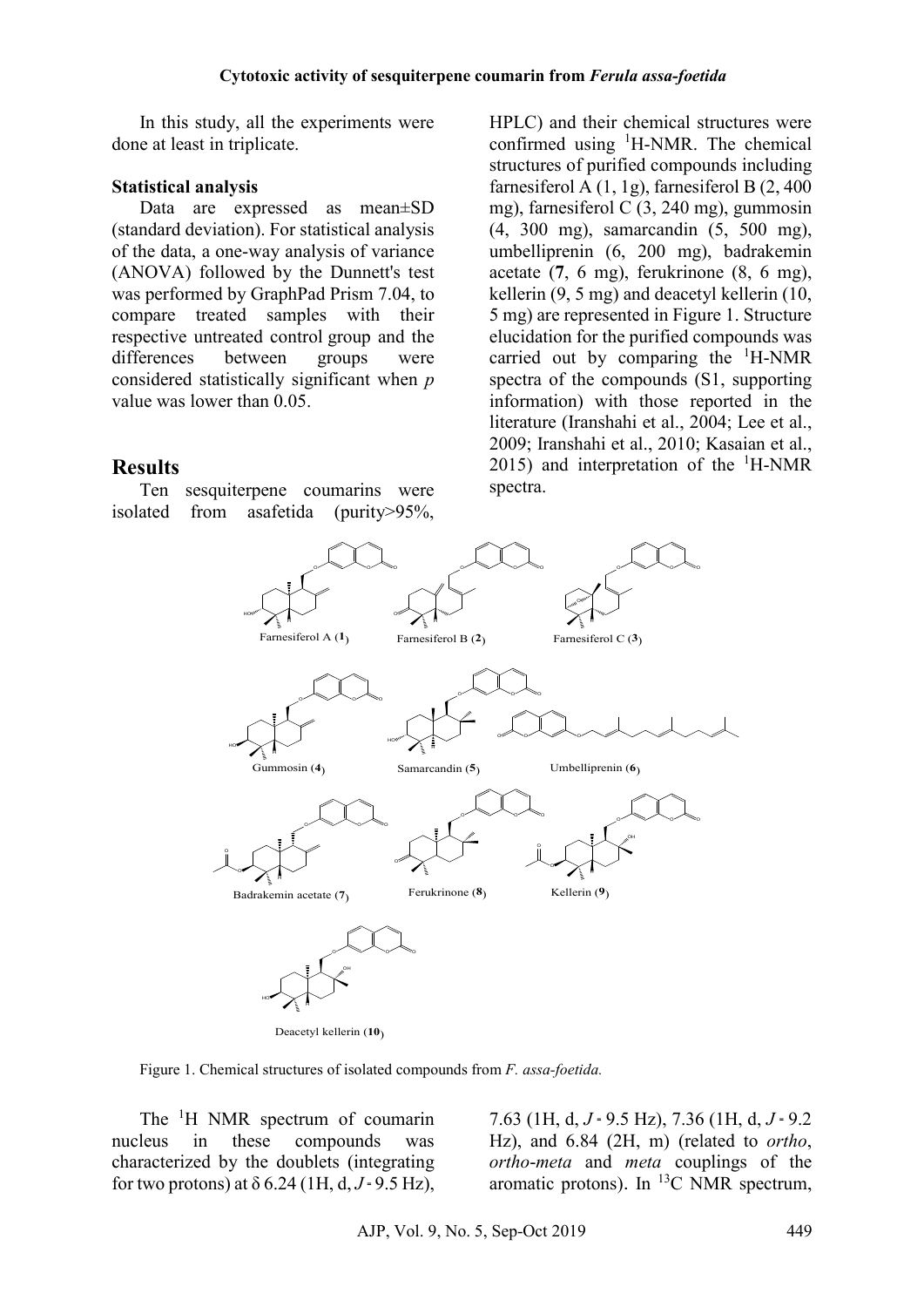the signal at 160-162 ppm is assigned to carbonyl group of the lactone ring. To the best of our knowledge, badrakemin acetate, ferukrinone and deacetyl kellerin were not previously isolated from *F. asafoetida* and this is the first report on their isolation. In the 13C NMR spectrum of badrakemin acetate, one signal at 170.2 ppm, five signals at 15.5, 18.9, 21, 21 and 21.5 ppm, one signal at 82.3 ppm and one signal at 108 ppm, are indicative of ester carbonyl, methyl, methine and methylene groups and imply the sesquiterpene skeleton. In  ${}^{1}$ H-NMR, the signals appearing at  $\delta$  4.03(1H, dd,  $J = 9.9$ , 6.3 Hz) and 4.33 (1H, dd,  $J = 9.9$ , 5.5 Hz) confirmed the presence of a methylene bridge between the sesquiterpene and O-coumarin residues and a proton resonating at 4.52 ppm (t, *J*=5.9 Hz, 1H, O-C-H) indicates the presence of a methine attached to the acetyl group.  ${}^{13}C$ signals at 218 and 75 ppm, indicative of a carbonyl and a quaternary carbon, and <sup>1</sup>H signals at 4.21 ppm (dd, *J*=10.6, 2.6 Hz, 1H, -O-CH2), 4.13 ppm (dd, *J*=10.6, 3.2 Hz, 1H, -O-CH2), δ 2.39 ppm (dd, *J*=5.2, 2.9 Hz, 1H) and 2.34 ppm (dd, *J*=5.2, 2.8 Hz, 1H), indicative of the methylene signals next to a carbonyl group, are characteristic features of ferukrinone. According to 13C NMR and <sup>1</sup>H NMR data, compound 9 differs from ferukinone only in carbon 3. The presence of signals at 21.8, 81.6 and 171.2 ppm and protons resonating at 4.76 ppm (t, *J*=6.9 Hz, 1H, O-C-H) and 2.18 ppm (s, 1H, CH3- C=O) are indicative of an acetyl group in carbon 3; thus, compound 9 was identified as kellerin. While these compounds constitute the minor components of the extract (each approximately 5-7 mg), the amount of other six compounds was above 100 mg.

Cytotoxic activity of umbelliprenin, farnesiferol A-C, gummosin and samarcandin was evaluated using alamarBlue® method against PC3, MCF-7 and NIH (normal) cell lines. Farnesiferol B, farnesiferol C and gummosin showed  $IC_{50}$ values lower than 50  $\mu$ g/mL but IC<sub>50</sub> values

for other compounds were above 50 µg/mL (Table 1).

|  |  |                                                  |  | Table 1. <i>In vitro</i> cytotoxicity of the compounds |
|--|--|--------------------------------------------------|--|--------------------------------------------------------|
|  |  | isolated from oleo-gum-resin of F. assa-foetida. |  |                                                        |

| N <sub>o</sub>          | Compounds                            | $IC_{50} (\mu g/mL) \pm SD/Cell$ line |                 |            |  |  |
|-------------------------|--------------------------------------|---------------------------------------|-----------------|------------|--|--|
|                         |                                      | $MCF-7$                               | PC <sub>3</sub> | <b>NIH</b> |  |  |
| $\mathbf{1}$            | Farnesiferol A                       | >50                                   | >50             | >100       |  |  |
| $\mathbf{2}$            | Farnesiferol B                       | $42.1 \pm 0.79$                       | $36.8 \pm 2.8$  | >100       |  |  |
| 3                       | Farnesiferol C                       | $41.7 \pm 8.2$                        | 43.1 $\pm$ 9.5  | >100       |  |  |
| $\overline{\mathbf{4}}$ | Gummosin                             | $32.1 \pm 2.3$                        | $30.0 + 4.7$    | >100       |  |  |
| $\overline{5}$          | Samarcandin                          | >50                                   | >50             | >100       |  |  |
| 6                       | Umbelliprenin                        | >50                                   | >50             | >100       |  |  |
|                         | Doxorubicin                          | 0.28                                  | 0.62            |            |  |  |
| $\sim$ $\sim$           | $\sim$ $\sim$<br>$\mathbf{v}$<br>. . | $\mathbf{1}$                          |                 |            |  |  |

No: Number; SD: standard deviation

## **Discussion**

Evaluating the cytotoxic activity of different concentrations of the compounds tested in the present study showed that the cytotoxicity is dose-dependent and generally, at concentrations  $\leq$   $\mu$ g/mL, the compounds are not able to induce toxicity in the cancer cell lines (Figure 2). Gummosin was the most active compound with  $IC_{50}$  values of 32.1 and 30  $\mu$ g/mL against MCF-7 and PC3 cell lines, respectively. None of the compounds showed cytotoxicity in normal NIH cell line at concentrations up to 100 µg/mL, indicating that these compounds are not cytotoxic for normal cells and are preferentially cytotoxic for cancer cell lines.

Considering the present results and those reported in previous studies, it can be concluded that gummosin is the most cytotoxic sesquiterpene coumarin isolated from *F. assa-foetida* to date. The cytotoxic activity of gummosin seems to be site- and cell-specific since farnesiferol A which has a similar structure to gummosin (the only difference is their stereochemistry of OH group) did not show cytotoxic activity even at its highest dose (50 µg/mL). In addition, gummosin did not cause any toxicity in normal cell line at 50  $\mu$ g/mL.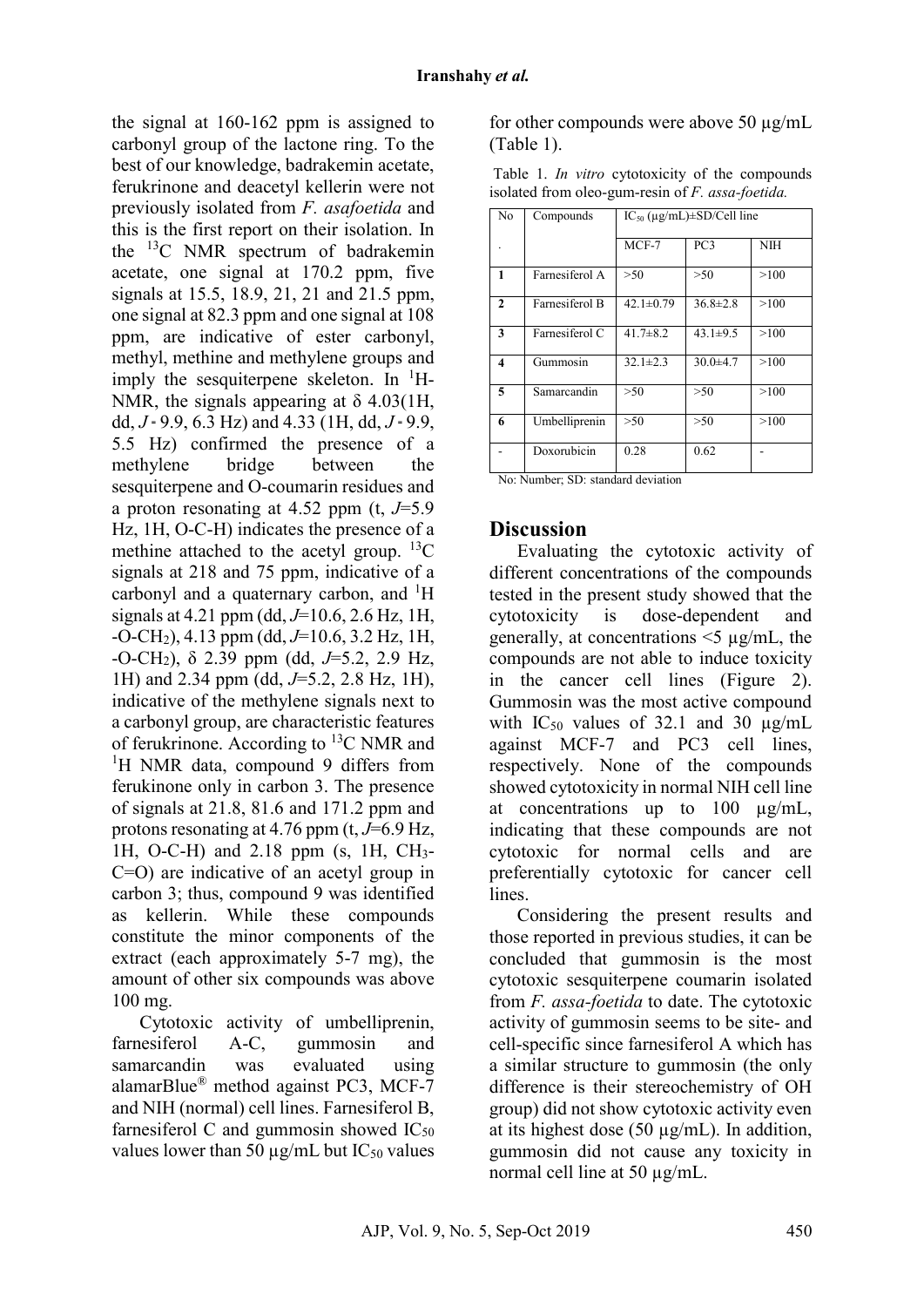#### **Cytotoxic activity of sesquiterpene coumarin from** *Ferula assa-foetida*



Figure 2. Percentage of MCF-7 (A) and PC3 (B) cancer cells viability following treatment with different concentrations of farnesiferol B-C and gummosin. \*, \*\* and \*\*\* indicate *p* values of <0.05, <0.01 and <0.001, respectively when compared with the control group.

Samracandin has a similar structure to gummosin but it lacks a double bond on its sesquiterpene moiety. Samarcandin was unable to induce toxicity even at the highest dose, indicating that the double bond in the sesquiterpene moiety is vital for the cytotoxic activity. Feselol is another sesquiterpene coumarin which has a similar structure to gummosin and they only differ in the presence of a endocyclic double bond

instead of an exocyclic one in gummosin. Previous studies showed that this small difference makes feselol inactive against cancer cell lines (Kasaian, et al., 2015). It can be concluded that beta position of OH and the exocyclic double bond in sesquiterpene moiety are two critical factors required for the cytotoxic activity of sesquiterpene coumarins. Cytotoxic activity of sesquiterpe coumarins isolated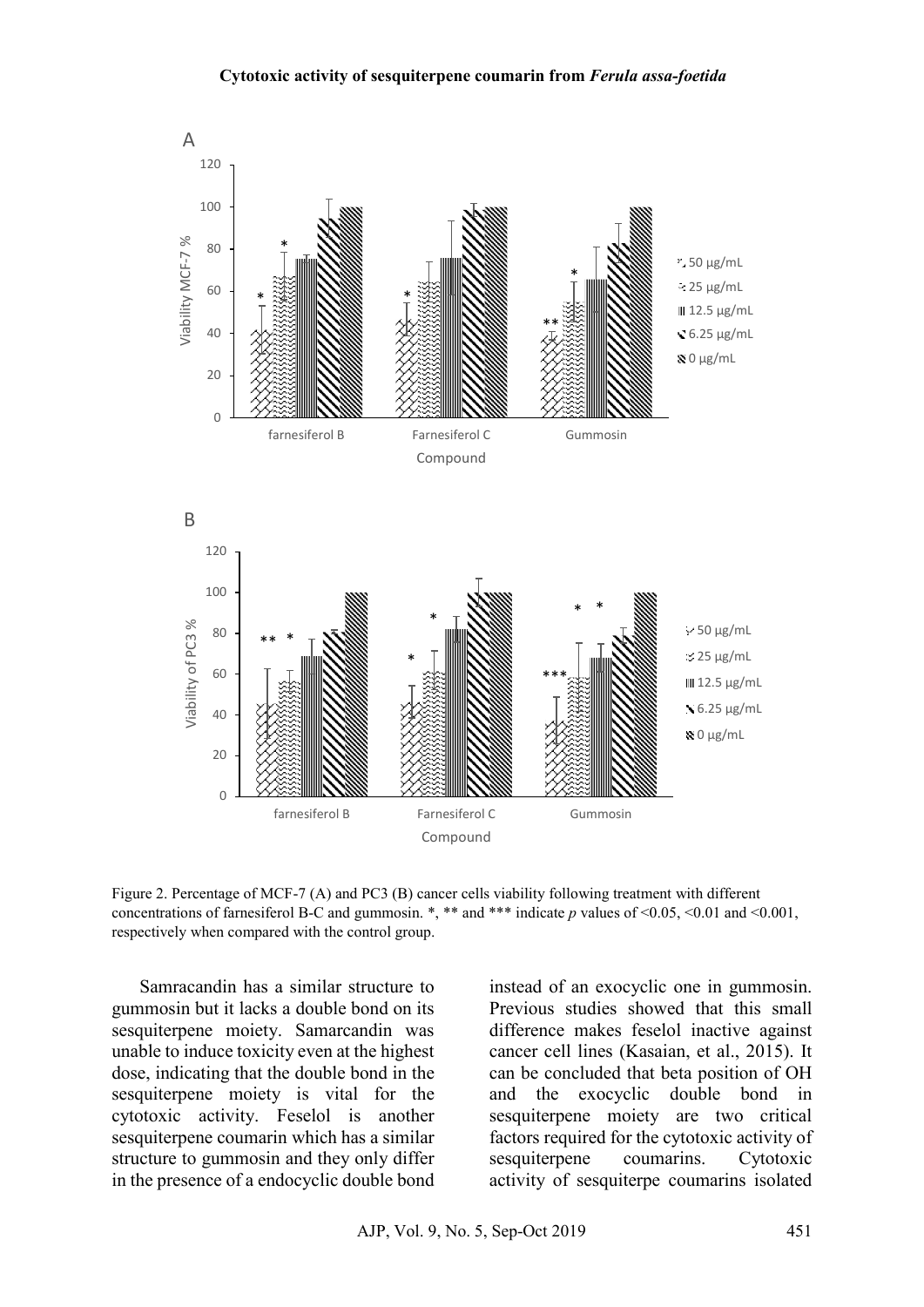from *Ferula* species has been the subject of numerous studies. A bioassay-guided isolation of sesquiterpe coumarins from *F. narthex* led to identification of a new sesquiterpene coumarin with an  $IC_{50}$  value of 14 µg/mL against prostate cancer cell line (Alam et al., 2016). In another study done by our group, cytotoxic activity of 7 sesquiterpene coumarins was evaluated against lung, melanoma, and ovarian cancer cell lines and conferone showed a potent cytotoxic activity against ovarian cancer cell line with an  $IC_{50}$  value of 7.79  $\mu$ M (Valiahdi et al., 2013).

In conclusion, 10 sesquiterpene coumarins were isolated from *F. assafoetida* and cytotoxicity of 6 compounds was evaluated against MCF-7 and PC3 cancer cell lines. Badrakemin acetate, ferukrinone and deacetyl kellerin were previously reported from asafoetida. To the best of our knowledge, gummosin was not studied for its cytotoxicity in previous studies and the present study showed a moderate cytotoxicity for gummosin with IC<sub>50</sub> values of 32.1 and 30  $\mu$ g/mL against MCF-7 and PC-3, respectively. It seems that beta position of OH and the exocyclic double bond in sesquiterpene moiety are essential for cytotoxicity of sesquiterpene coumarins; also, we found gummosin as the most potent cytotoxic compound isolated from *F. assa-foetida* to date.

#### **Acknowledgment**

We would like to thank AJA University of Medical Sciences for their kindly support.

## **Conflicts of interest**

The authors declare no conflict of interest.

## **References**

Akaberi M, Iranshahy M, Iranshahi M. 2015. Review of the traditional uses, phytochemistry, pharmacology and toxicology of giant fennel (*Ferula communis* L. subsp. *communis*). Iran J

Basic Med Sci, 18:1050-1062.

- Alam M, Khan A, Wadood A, Khan A, Bashir S, Aman A, Jan AK, Rauf A, Ahmad B,Khan AR. 2016. Bioassay-guided isolation of sesquiterpene coumarins from *Ferula narthex* Bioss: a new anticancer agent. Front Pharmacol, 7:26-32.
- Aldaghi L, Rad A, Arab A, Kasaian J, Iranshahi M, Sadr AS, Soltani F. 2016. In silico and in vitro evaluation of cytotoxic activities of farnesiferol c and microlobin on MCF-7. HeLa and KYSE cell lines. Drug Res (Stuttg), 66:532-538.
- Alshammari S. 2016. Cytotoxic activity of ferula assa-foetida and *Astragalus sarcocolla* against cervical epithelial and colon carcinoma cell lines. ETD Collection for Tennessee State University. Paper AAI10119061.
- Bagheri SM, Asl AA, Shams A, Mirghanizadeh-Bafghi SA, Hafizibarjin Z. 2017. Evaluation of cytotoxicity effects of Oleo-Gum-Resin and its essential oil of *Ferula assa-foetida* and ferulic acid on 4T1 breast cancer cells. Indian J Med Paediatr Oncol, 38:116-120.
- Hasanzadeh D, Mahdavi M, Dehghan G, Charoudeh HN. 2017. Farnesiferol C induces cell cycle arrest and apoptosis mediated by oxidative stress in MCF-7 cell line. Toxicol Rep, 4:420-426.
- Iranshahi M, Amin G, Shafiee A. 2004. A new coumarin from *Ferula persica*. Pharm Biol, 42:440-442.
- Iranshahi M, Masullo M, Asili A, Hamedzadeh A, Jahanbin B, Festa M, Capasso A,Piacente S. 2010. Sesquiterpene coumarins from *Ferula gumosa*. J Nat Prod, 73:1958-1962.
- Iranshahi M, Rezaee R, Najaf Najafi M, Haghbin A,Kasaian J. 2018. Cytotoxic activity of the genus *Ferula* (Apiaceae) and its bioactive constituents. Avicenna J Phytomed, 8:296-312.
- Iranshahy M, Iranshahi M. 2011. Traditional uses, phytochemistry and pharmacology of asafoetida (*Ferula assa-foetida* oleo-gumresin)-a review. J Ethnopharmacol, 134:1- 10.
- Kasaian J, Iranshahy M, Iranshahi M. 2014. Synthesis, biosynthesis and biological activities of galbanic acid - A review. Pharm Biol, 52:524-531.
- Kasaian J, Mosaffa F, Behravan J, Masullo M, Piacente S, Ghandadi M, Iranshahi M.